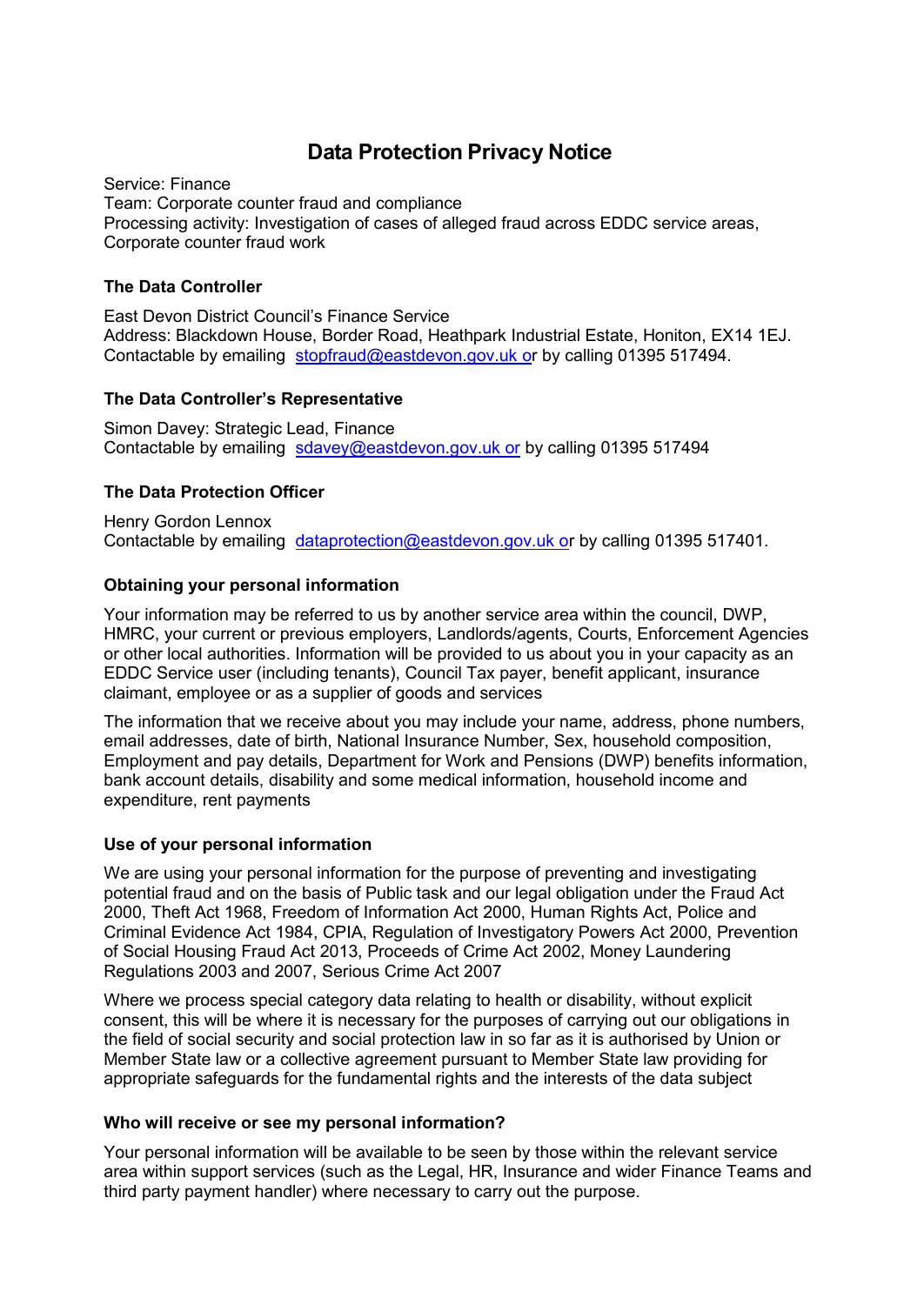We may also share information with our corporate safety officer when our staff safety is viewed as being at risk. Information may also be shared with partner agencies during safeguarding investigations and for fraud identification and prevention.

We may share information with other service areas within the Council including Housing in order to verify housing applications and offers and to process Right to Buy applications in compliance with our duties under Housing and Right to Buy legislation. We may also share information where with other services such as Environmental Health, Planning enforcement and Building Control to ensure compliance with relevant legislation and regulation.

Externally, we may share information with Enforcement Agents, Welfare Service Agents, HMRC, DWP, Data Tank, NAFN (National Anti-Fraud Network), other Councils, other housing providers. The information that we will share includes your name, contact details, date of birth, national insurance number and any other identifying factors to minimise the risk of collateral intrusion. The data is shared to prevent and detect crime; to conduct investigations into allegations of Fraud; and to alert other agencies who may be at risk of fraud. We also share data with the Cabinet office in connection with the National Fraud Initiative.

Your personal information will be stored securely and will not be accessible to anyone else, including other services within the Council, unless detailed above.

### **Retention**

All your personal information will be held by us only for as long as is necessary and then in accordance with any legal requirements imposed upon us and the Council's retention schedule. For more information please go to our website to view our [Retention schedule](http://eastdevon.gov.uk/access-to-information/data-protection/document-retention-schedules/)

#### **Transferring personal information outside of the EU**

Your personal information will not be transferred outside the EU or to any international organisations by the Council. It should be noted that the Council has no control over those accessing its online public registers nor what someone does with any information they obtain from them.

### **Your rights**

Whatever our use of your personal information you have the right of access to that personal information (this means confirmation that we are using your personal information, access to it as well as other detail) and the right to seek rectification if the information is inaccurate.

As we are processing your personal data on the basis of legal obligation and public task you also have the right to object and the right to restrict processing and where we are processing special category data with your consent, you have the right to withdraw your consent.

Also, if you object to our use of your personal information and there is no overriding legitimate interest for us to continue using it or we have used your personal information unlawfully or it is no longer necessary for us to have the personal information, the right to erasure is also available to you.

Details on each of these rights and to how you exercise can be found on our website in the [Your Rights](https://eastdevon.gov.uk/access-to-information/data-protection/data-protection-information/your-rights/) pages

#### **Complaints**

If you are dissatisfied with the way the Council has used your personal information then you may wish in the first instance to make a complaint to the Data Protection Officer. This can be done by;